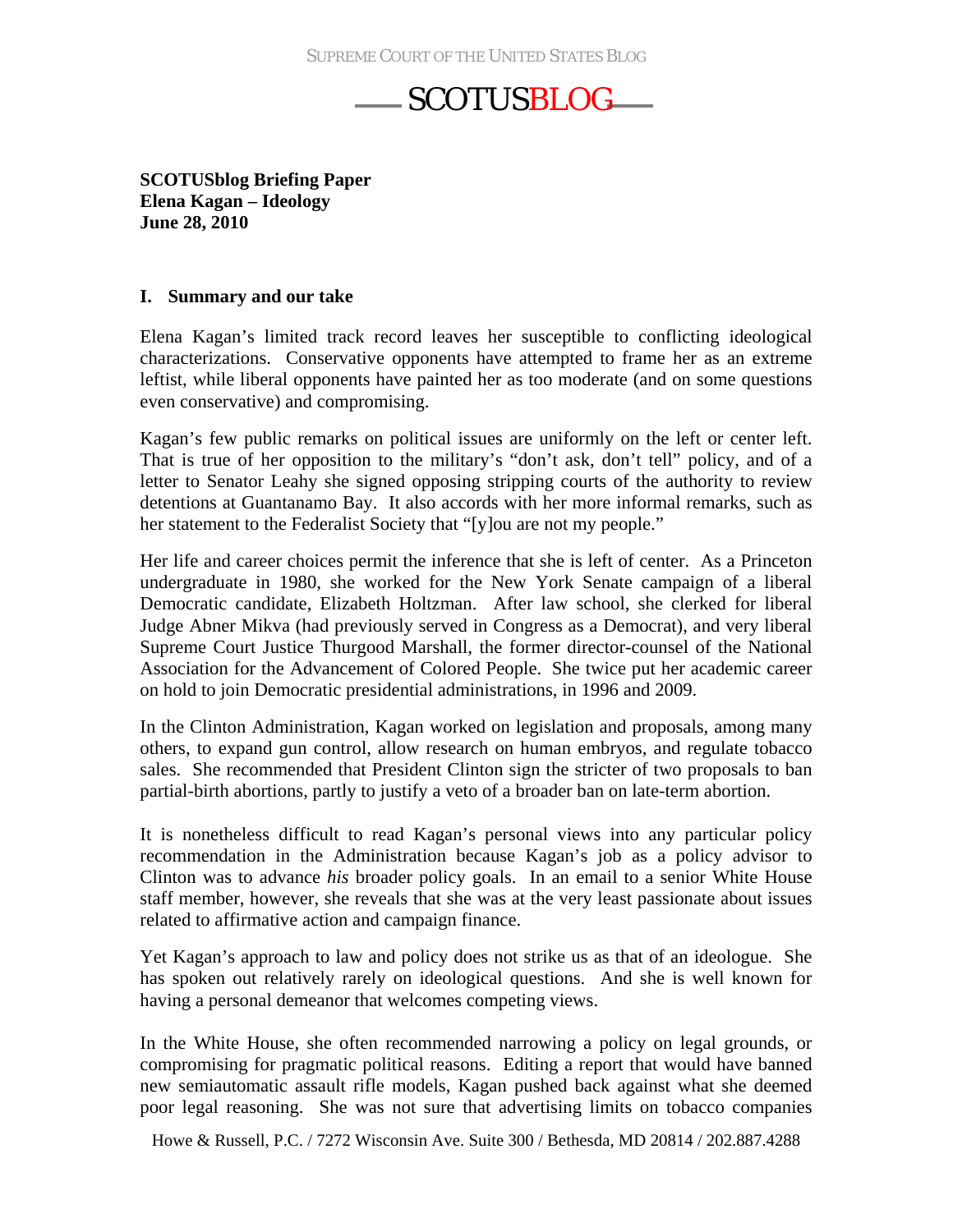would hold up in court, and therefore argued that they should be voluntary. She once labeled herself one of the "biggest fans" of a bill to protect religious freedom, but warned that an endorsement by Vice President Gore would produce a "gay/lesbian firestorm," while also cautioning that if the bill was modified to appease gays and lesbians, "you'll have a religious groups firestorm on your hands."

Kagan also acknowledges that the Constitution is not the bedrock of certain liberal public policies: during her Solicitor General confirmation, she said that the Constitution does not protect a right to gay marriage, and that there is today no doubt that individuals have the constitutional right to keep and bear arms.

The right cites as evidence that Kagan is extreme her description of former Israeli Supreme Court Justice Aharon Barak as "the judge who has best advanced democracy, human rights, the rule of law, and justice" while introducing him as a speaker at Harvard Law School in 2006. Barak is a prominent liberal and a champion of a proactive judiciary. As Dean and host, Kagan was wont to introduce speakers in glowing terms. In 2008, she introduced Justice Antonin Scalia, one of the most conservative members of the Court, as "a giant in the Law," saying his jurisprudence will be known to history as "one of the most significant products ever in American Law." But in Kagan's words about Barak, there is no hint that she seeks to emulate his judicial philosophy. Moreover, Barak was a judge of Israeli law, which is fundamentally different than American law – not least because Israel has no written constitution.

Whether or not she agrees with the right on the issues, Kagan has not alienated them. At Harvard, she supported several Bush judicial nominees. As we mentioned in an earlier [issue briefing](http://www.scotusblog.com/wp-content/uploads/2010/06/Kagan-issues_conservatives-June-18.pdf), she developed rapport with conservatives and libertarians as dean of Harvard Law School, partly by being receptive to their views. Prominent conservatives including Miguel Estrada and Charles Fried have stepped forward to endorse her nomination. While acknowledging that "I do not doubt that her heart beats on the left," Fried wrote in the New Republic that Kagan made "students with every point of view feel as if they were part of an intellectual and professional enterprise."

On the other side, the left accuses Kagan of actually aligning with the right on two issues based on her academic writings: executive power and free speech. We have addressed both of these claims in other issue briefings, [here](http://www.scotusblog.com/wp-content/uploads/2010/06/Kagan-issues_executive-power-June-23.pdf) and [here.](http://www.scotusblog.com/wp-content/uploads/2010/06/Kagan-issues_Citizens-United-June-22.pdf) Briefly, her 2001 law review article on executive power, "Presidential Administration," describes how the president's power can be used to advance a progressive regulatory agenda, and her letter to Senator Leahy illustrates that she believes in limits on that power. Her papers on the First Amendment suggest that she disfavors certain content-based restrictions on speech, but her narrow arguments seem to permit campaign finance regulation and other restrictions.

We think a fair inference from our limited knowledge of Kagan is that she is certainly on the left, but is also cautious, pragmatic, and politically savvy.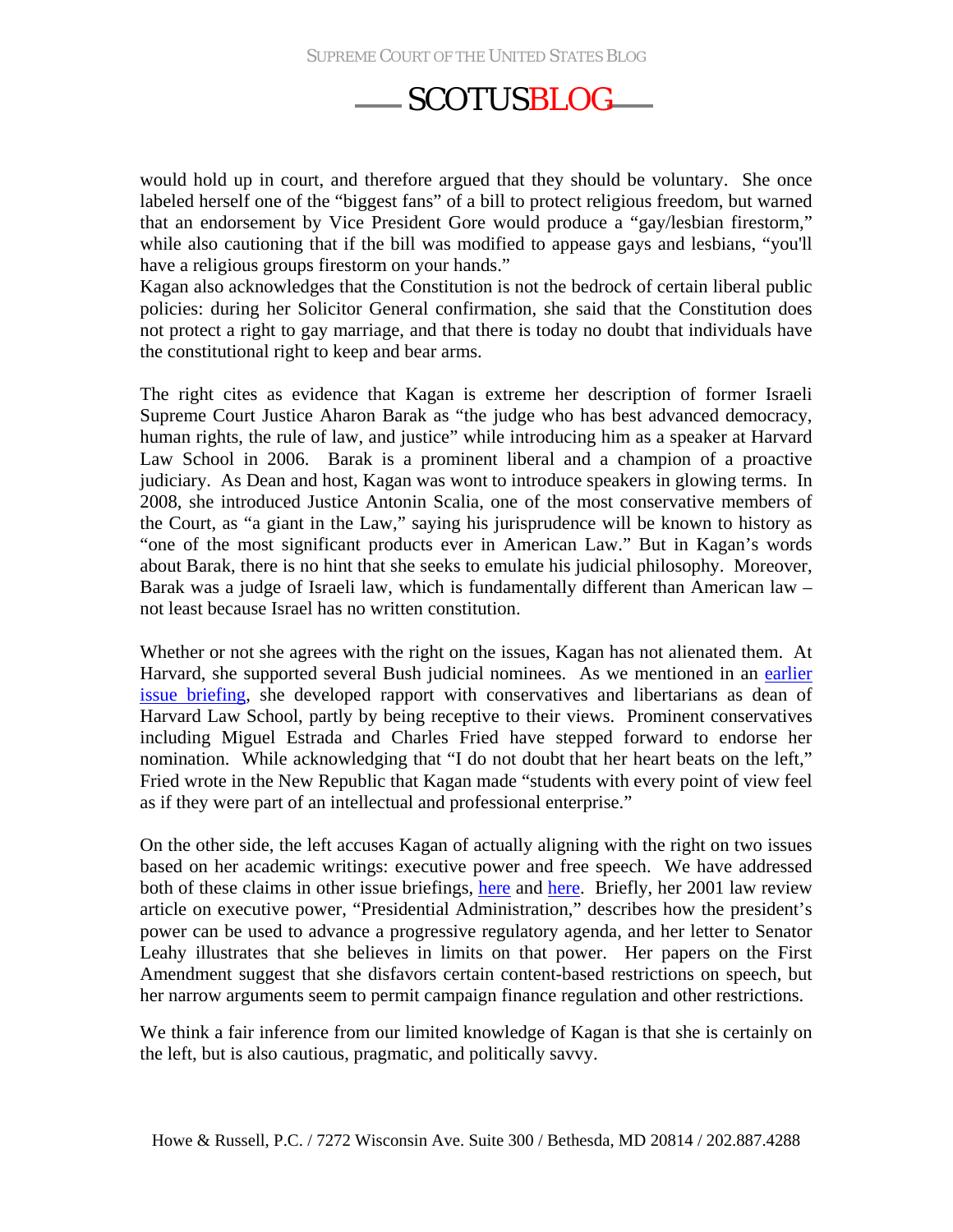#### **II. The relevant source materials**

#### A. **Materials suggesting Kagan is liberal**

- ° Kagan's editorial in the *Daily Princetonian* after the 1980 congressional elections
	- Democrat Elizabeth Holtzman [for whom Kagan campaigned] lost her New York Senate race to "an ultraconservative machine politician."
	- Democrats who won office in Manhattan during her childhood were "real Democrats — not the closet Republicans that one sees so often these days but men and women committed to liberal principles and motivated by the ideal of an affirmative and compassionate government." [\(New York](http://www.nytimes.com/2010/05/11/us/politics/11kagan.html)  [Times,](http://www.nytimes.com/2010/05/11/us/politics/11kagan.html) May 10, 2010)
- ° Kagan's 1981 Princeton undergraduate [thesis,](http://judiciary.senate.gov/nominations/SupremeCourt/upload/ElenaKagan-PrincetonThesis.pdfhttp:/www.redstate.com/erick/files/2010/05/kaganthesis.pdf) "To the Final Conflict: Socialism in New York City, 1900-1933," about why socialism did not take root in the United States as it did in Europe. She takes a loosely sympathetic tone to socialism.
	- "The story is a sad but also a chastening one for those who, more than half a century after socialism's decline, still wish to change America. . . American radicals cannot afford to become their own worst enemies. In unity lies their only hope." (PDF p. 134)
- ° Law clerk [memo](http://www.scotusblog.com/wp-content/uploads/2010/05/secondamendmentmemo.pdf) Kagan wrote for Justice Thurgood Marshall in 1987
	- "I'm not sympathetic" to a claim by someone convicted on gun possession charges under a District of Columbia law that the law violated his "constitutional right to 'keep and bear arms.'"
- <sup>o</sup> The presidential directive Kagan helped to [draft](http://online.wsj.com/public/resources/documents/Kaganassaultweapons.pdf) that suspended licenses to import semiautomatic weapons for 120 days. The directive compares the suspension to a similar one enacted by the first Bush Administration. (Nov. 23, 1997)
	- "The number of weapons at issue underscores the potential threat to the public health and safety that necessitates immediate action. Firearms importers have obtained permits to import nearly 600,000 modified assault-type rifles." (PDF p. 3)
- ° Kagan's scholarly article "[Presidential Administration,](http://judiciary.senate.gov/nominations/111thCongressExecutiveNominations/upload/KaganSG-Question13A-Part9.pdf)" *Harvard Law Review*  (2001)
	- "Where once presidential supervision had tended to favor politically conservative positions, it generally operated during the Clinton Presidency as a mechanism to achieve progressive goals. Or expressed in the terms most sympathetic to all these Presidents (and therefore most contestable),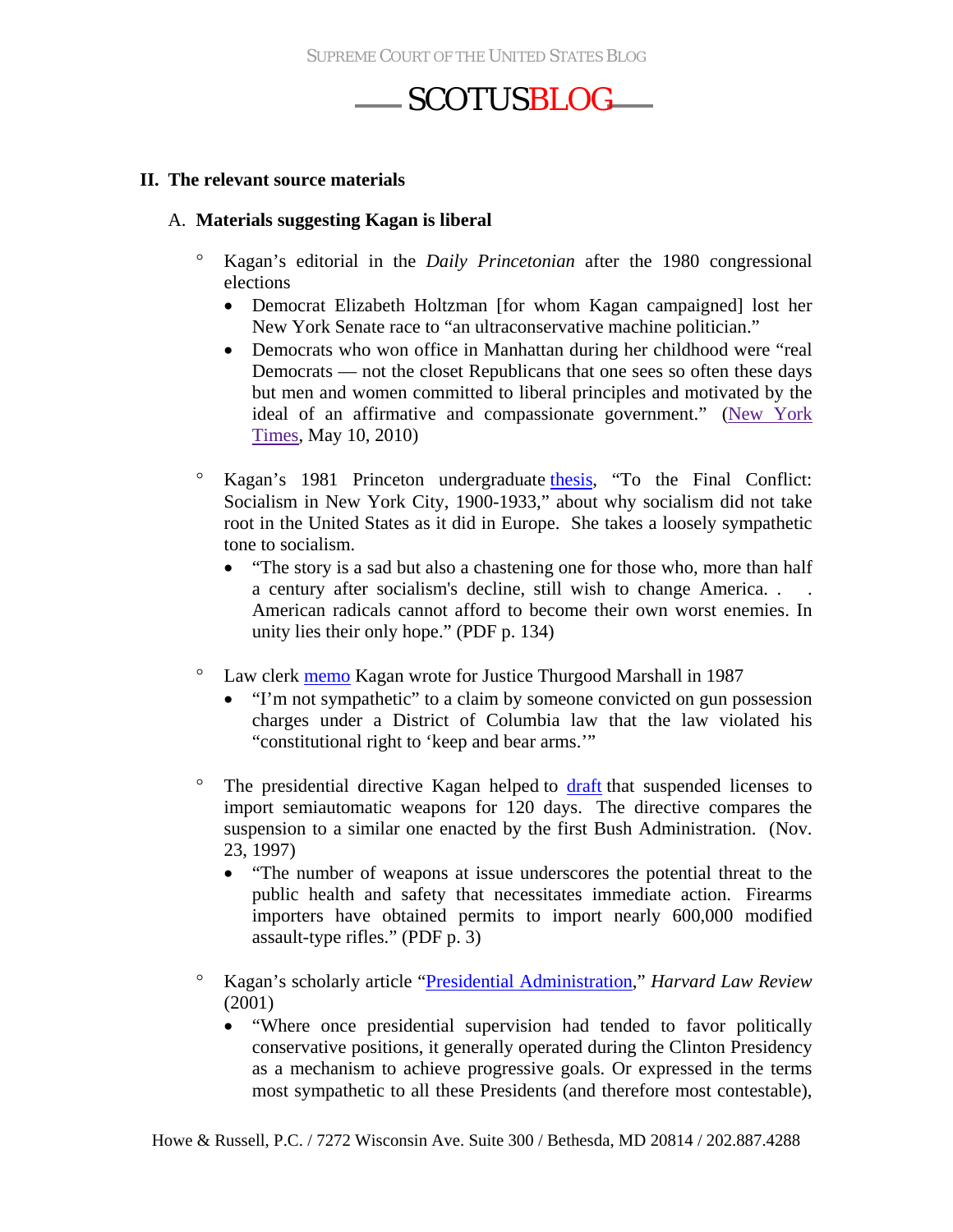if Reagan and Bush showed that presidential supervision could thwart regulators intent on regulating no matter what the cost, Clinton showed that presidential supervision could jolt into action bureaucrats suffering from bureaucratic inertia in the face of unmet needs and challenges." (PDF p. 6)

- "If presidential administration in the form, to the extent, and with the limits I have noted - represents a salutary development in administrative process, then courts should attempt, through their articulation of administrative law, to recognize and promote this kind of control over agency policymaking." (PDF p.120)
- "[P]residential administration furthers regulatory effectiveness by providing not only the centralization necessary to achieve a range of technocratic goals but also the dynamic charge so largely missing today from both the administrative sphere and the surrounding political system." (PDF p.141)
- "None of this is to say that the President either does or should have a free hand in controlling the administrative state, exclusive of other actors." (PDF p.141)
- ° [Letter to Senator Patrick Leahy,](http://www.scotusblog.com/wp-content/uploads/2010/03/Letter-to-Leahy_Guantanamo-habeas.pdf) which Kagan signed with other law school deans, opposing legislation that would strip courts of jurisdiction to hear the cases of Guantanamo Bay detainees (Nov. 14, 2005)
	- "[I]mmunizing the executive branch from review of its treatment of persons held at the U.S. Naval Base at Guantánamo strikes at the heart of the idea of the rule of law and establishes a precedent we would not want other nations to emulate."
	- "The American form of government was established precisely to prevent this kind of unreviewable exercise of power over the lives of individuals."
	- "When dictatorships have passed laws stripping their courts of power to review executive detention or punishment of prisoners, our government has rightly challenged such acts as fundamentally standard should apply to our own government."
- ° Kagan lightheartedly commented to the Federalist Society in 2005 that "You are not my people." (We cannot find a transcript of this speech, but it appears in multiple news stories. *See, e.g.*, [National Public Radio](http://www.npr.org/templates/story/story.php?storyId=121712227), May 10, 2010; Charles Fried opinion piece, [The New Republic,](http://www.tnr.com/article/politics/everyones-dean) Apr. 19, 2010)
- ° [Remarks introducing former Israeli Supreme Court Justice Aharon Barak](http://judiciary.senate.gov/nominations/SupremeCourt/Kagan12D/upload/12D-54-092106.pdf) at Harvard Law School (Sept. 21, 2006):
	- "[Barak] is my judicial hero. He is the judge who has best advanced democracy, human rights, the rule of law, and justice." (PDF p. 2)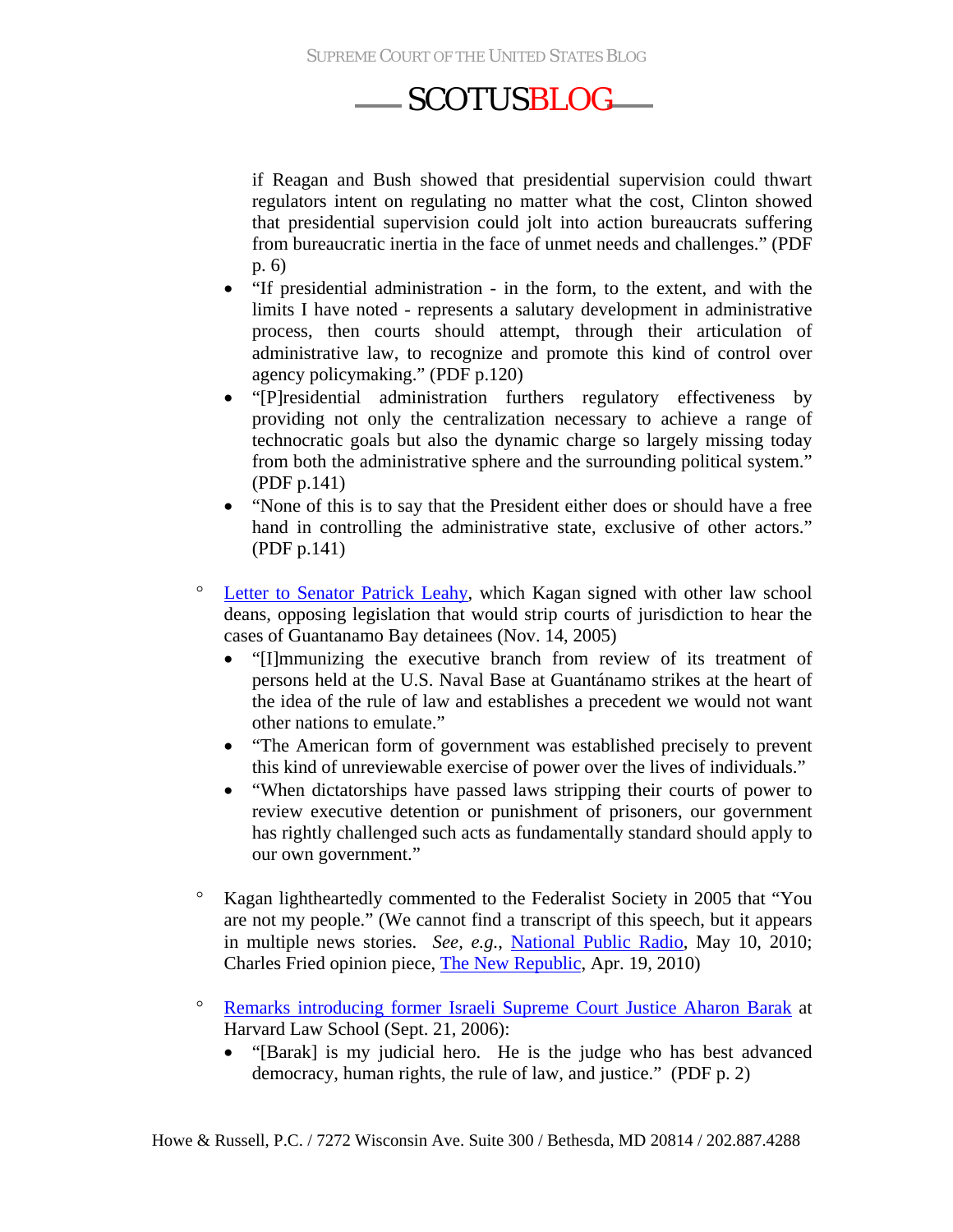- ° [Remarks introducing Justice Antonin Scalia](http://judiciary.senate.gov/nominations/SupremeCourt/Kagan12D/upload/12D-18-100208.pdf) before his speech at Harvard Law School (Oct. 9, 2008):
	- [Scalia's jurisprudence is] "one of the most significant products ever in American Law." (The Harvard Record)

#### B. **Materials suggesting that Kagan is moderate or even conservative**

- ° In a [memo](http://online.wsj.com/public/resources/documents/May131997memo.pdf) addressing a partial-birth abortion ban before Congress, Kagan urged President Bill Clinton to endorse the weaker of two proposed exceptions for the health of the mother (May 13, 1997). [Clinton ultimately vetoed the bill that was passed.]
	- The amendment she recommended provided that an abortion may be performed when the physician "certifies that continuation of the pregnancy would . . . risk grievous injury to [the mother's] physical health," with "grievous injury" defined as "a severely debilitating disease or impairment specifically caused by the pregnancy, or an inability to provide necessary treatment for a life-threatening condition."
	- "We recommend that you endorse the ... amendment in order to sustain your credibility . . . and prevent Congress from overriding your veto. You have spent many months calling on Congress to pass a bill that contains a sufficiently protective but also appropriately confined health exception as you said in a letter to the cardinals, not a health exception that 'could be stretched to cover most anything' but a health exception that 'takes effect only where a woman faces real, serious adverse health consequences.'"
- ° In a [memo](http://www.clintonlibrary.gov/Documents/Kagan%20-%20Bruce%20Reed/Kagan%20-%20Bruce%20Reed%20-%20Subject%20File%20Series/Box%20124%20Race%20Commission%20Doc%201.pdf) to Clinton, she recommends against certain racial programs (Mar. 20, 1997).
	- "[The program] is subject to characterization as a 'do-good,' 'touchyfeely,' essentially unrigorous and unserious response to the most intractable of America's social problems…it would not in fact deal with the broadscale policy issues of welfare, criminal justice, education, and so forth that are central to achieving progress in this area." (PDF pp. 1-2)
	- The memo proposes an alternative to the race panel: "A major multi-day" conference on racial issue" to which many major racial justice figures like Jesse Jackson would be invited; a series of town-halls led by the president on race-related issues; and policy announcements: "We would put into place a broad policy development process, led by the White House, involving all the agencies, and reaching out to public policy experts outside the government. This process . . . would produce a wide range of actions and proposals--both large and small, executive and legislative." (PDF p. 2)
	- "It should be noted that this proposal [the alternative] easily can accommodate some attention to issues of intolerance generally, involving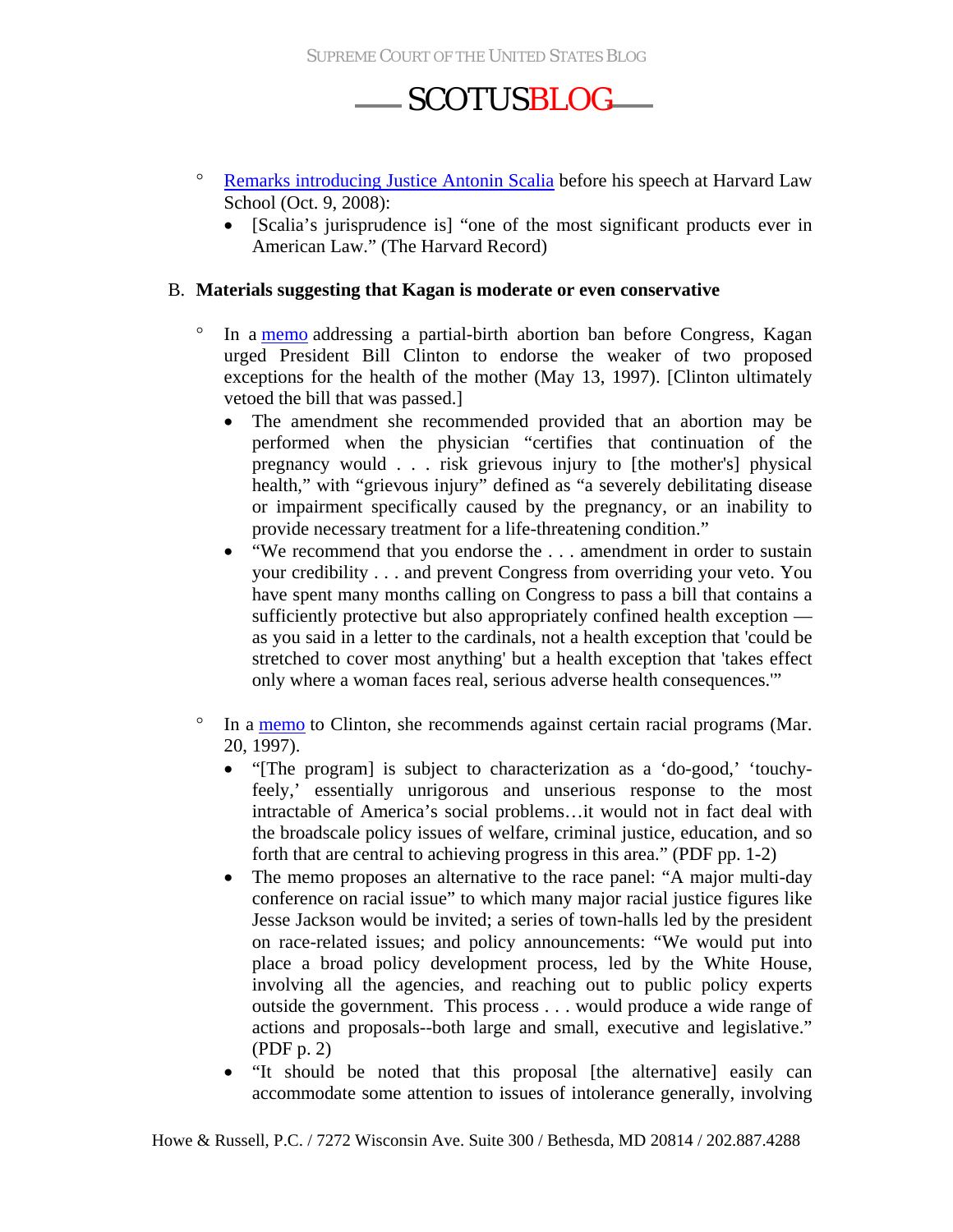not only racial minorities, but also women, religious minorities, and gays and lesbians." (PDF p. 2)

- ° Kagan's exchange during her Solicitor General confirmation with Senator Lindsay Graham (*see* hearing [video](http://www.c-spanvideo.org/program/283954-1) at 1:37:35, Feb. 9, 2009)
	- Graham asserted that, under military law, a member of an enemy force can be detained without trial. When he explained that Attorney General Holder had agreed with that statement in his hearing and asked Kagan whether she agreed, she replied "I think that makes sense, and I think you're correct that that is the law."
- ° For her Solicitor General confirmation, Kagan was supported publicly by conservatives (*see* [letters](http://judiciary.senate.gov/nominations/111thCongressExecutiveNominations/upload/Kagan-Letters.pdf) received in connection with the nomination on the Senate Judiciary Committee website) and Solicitors General from Republican Administrations (*see* their collective letter in support [here\)](http://judiciary.senate.gov/nominations/111thCongressExecutiveNominations/upload/012709-Kagan-FormerSGs.pdf):
	- Highlights:
		- (a) Jack Goldsmith
		- (b) Miguel Estrada (who has also publicly endorsed her [here](http://www.washingtonpost.com/wp-srv/opinions/documents/letter_in_support_of_kagan_nomination_051410.pdf))
		- (c) Charles Fried
		- (d) Ted Olson
		- (e) Kenneth Starr
		- (f) Gregory Garre
	- See also the summary article by Mark Sherman at the [AP](http://www.google.com/hostednews/ap/article/ALeqM5ikUCry8eyUs9TMu8pU14lmRiU6NQD9FMRGKO1)
- ° [Letter from eight former Solicitors General](http://online.wsj.com/public/resources/documents/SGendorsementletter.pdf) (all but one of those living) endorsing Kagan for her nomination to the Supreme Court (June 22, 2010)
	- "We support the Kagan nomination in the same spirit of fairness and bipartisanship, and deference to presidential appointments of wellqualified individuals to serve on the Supreme Court, that was also due the nominations of then-Judges John G. Roberts, Jr. and Samuel A. Alito, Jr. to serve on the Supreme Court."

#### **III.Commentary**

#### **A. Opponents and those who claim she is conservative**

- ° Glen Greenwald in "The Case Against Elena Kagan" on [Salon](http://www.salon.com/news/opinion/glenn_greenwald/2010/04/13/kagan) (Apr. 13, 2010, with updates since)
	- On executive power:
		- (a) "Among the most disturbing aspects [of her record] is [her testimony](http://findarticles.com/p/news-articles/political-transcript-wire/mi_8167/is_20090211/sen-patrick-leahy-holds-hearing/ai_n50840849/pg_29/?tag=content;col1)  [during her Solicitor General confirmation hearing,](http://findarticles.com/p/news-articles/political-transcript-wire/mi_8167/is_20090211/sen-patrick-leahy-holds-hearing/ai_n50840849/pg_29/?tag=content;col1) where she [agreed](http://www.nytimes.com/2009/05/17/us/17kagan.html)  [wholeheartedly with Lindsey Graham](http://www.nytimes.com/2009/05/17/us/17kagan.html) about the rightness of the core Bush/Cheney Terrorism template: namely, that the entire world is a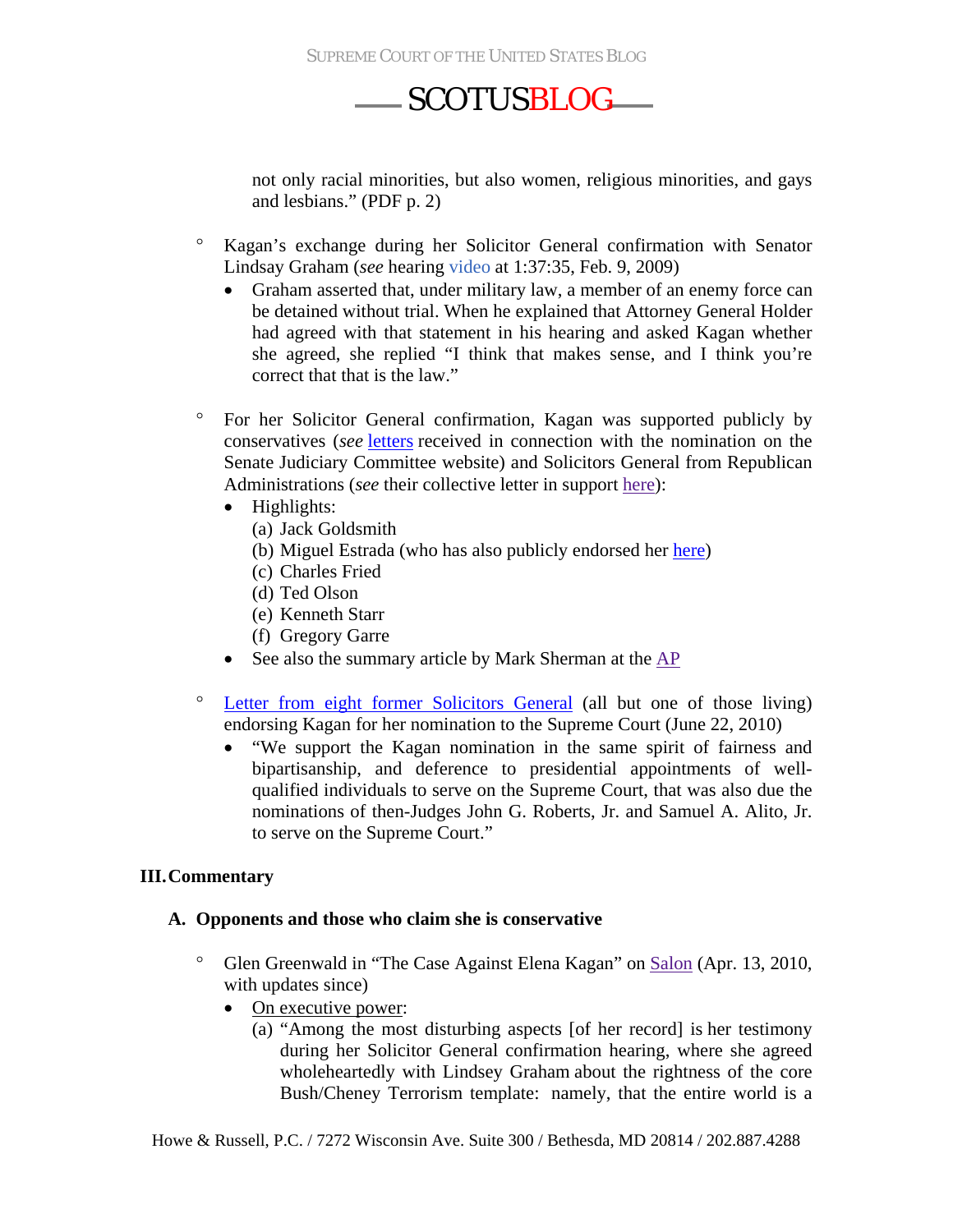SUPREME COURT OF THE UNITED STATES BLOG

### SCOTUS BLOG

'battlefield,' that 'war' is the proper legal framework for analyzing all matters relating to Terrorism, and the Government can therefore indefinitely detain anyone captured on that 'battlefield' (i.e., anywhere in the world without geographical limits) who is accused (but not proven) to be an 'enemy combatant.'"

- (b) "Those views, along with her steadfast work as Solicitor General defending the Bush/Cheney approach to executive power, have caused even the farthest Right elements -- from [Bill Kristol](http://www.prospect.org/csnc/blogs/tapped_archive?month=04&year=2010&base_name=filibuster_follies_draft) to [former Bush](http://bench.nationalreview.com/post/?q=Y2ZjNDY4OWJmYzJlNjQyNTMyZjZkNTkzOTEwZGI3MGY=)  [OLC lawyer Ed Whelan](http://bench.nationalreview.com/post/?q=Y2ZjNDY4OWJmYzJlNjQyNTMyZjZkNTkzOTEwZGI3MGY=) -- to praise her rather lavishly. Contrast all of that with Justice Stevens' unbroken record of [opposing Bush's](http://www.law.cornell.edu/supct/html/06-1195.ZO.html)  [sweeping claims](http://www.law.cornell.edu/supct/html/06-1195.ZO.html) of executive power [every chance he got,](http://www.law.cornell.edu/supct/html/03-334.ZO.html) [at times](http://www.law.cornell.edu/supct/html/03-6696.ZD.html)  [even more vigorously than the rest of the Court's "liberal wing,"](http://www.law.cornell.edu/supct/html/03-6696.ZD.html) and the risks of a Kagan nomination are self-evident."
- (c) "[V]ery revealingly -- even the moderate Neal Katyal, now Kagan's Deputy, emphatically criticized Kagan's theories in that law review article as executive overreach and even linked them to the Bush/Cheney executive power seizures."
- On the military "don't ask, don't tell" policy: "After preening around for [years](http://bench.nationalreview.com/post/?q=YmU1OThmZGQ0NjUzNmY0ODNmMzNlYWRiYzFiMmM1ZGY=) justifying her ban on military recruiters by decrying the military's ban on gays as 'a profound wrong -- a moral injustice of the first order,' [she quickly reversed that policy](http://www.thecrimson.com/article/2005/9/20/law-school-to-cooperate-with-military/) and allowed military recruiters onto campus after the Federal Government threatened to withhold several hundred million dollars in funds to Harvard (out of a \$60 billion endowment)."
- On the opportunity cost of nominating someone more liberal: "What makes the prospect of a Kagan nomination so disappointing is that there are so many superior alternatives -- from the moderately liberal and brilliant 7th Circuit Judge Diane Wood and [former Georgia Supreme](http://blogs.abcnews.com/politicalpunch/2010/04/another-name-on-president-obamas-supreme-court-short-list.html)  [Court Chief Justice Leah Ward Sears](http://blogs.abcnews.com/politicalpunch/2010/04/another-name-on-president-obamas-supreme-court-short-list.html) to the genuinely liberal Harold Koh (former Yale Law School Dean and current State Department counselor) and Stanford Law Professor Pam Karlan."
- ° Stuart Taylor at [The Atlantic](http://www.theatlantic.com/national/archive/2010/05/kagan-may-mean-a-more-conservative-court/56455/) (May 10, 2010):
	- "Kagan's record suggests that she probably falls to the right of Stevens arguably the most liberal current justice -- at least on the presidentialpower and war-on-terror issues that may be more important than any others that come before the justices in our times."
	- "Kagan has had no occasion to revisit those precise issues as solicitor general. But on somewhat analogous issues -- both in her 2009 confirmation [testimony](http://www.theatlantic.com/politics/archive/2010/05/how-kagan-fared-last-time/56451/) and in defending Obama's continuation of some Bush policies that left-liberals reviled -- she has sought to limit the reach of the 2008 decision [*Boumediene*] and has firmly rejected the stance of the left."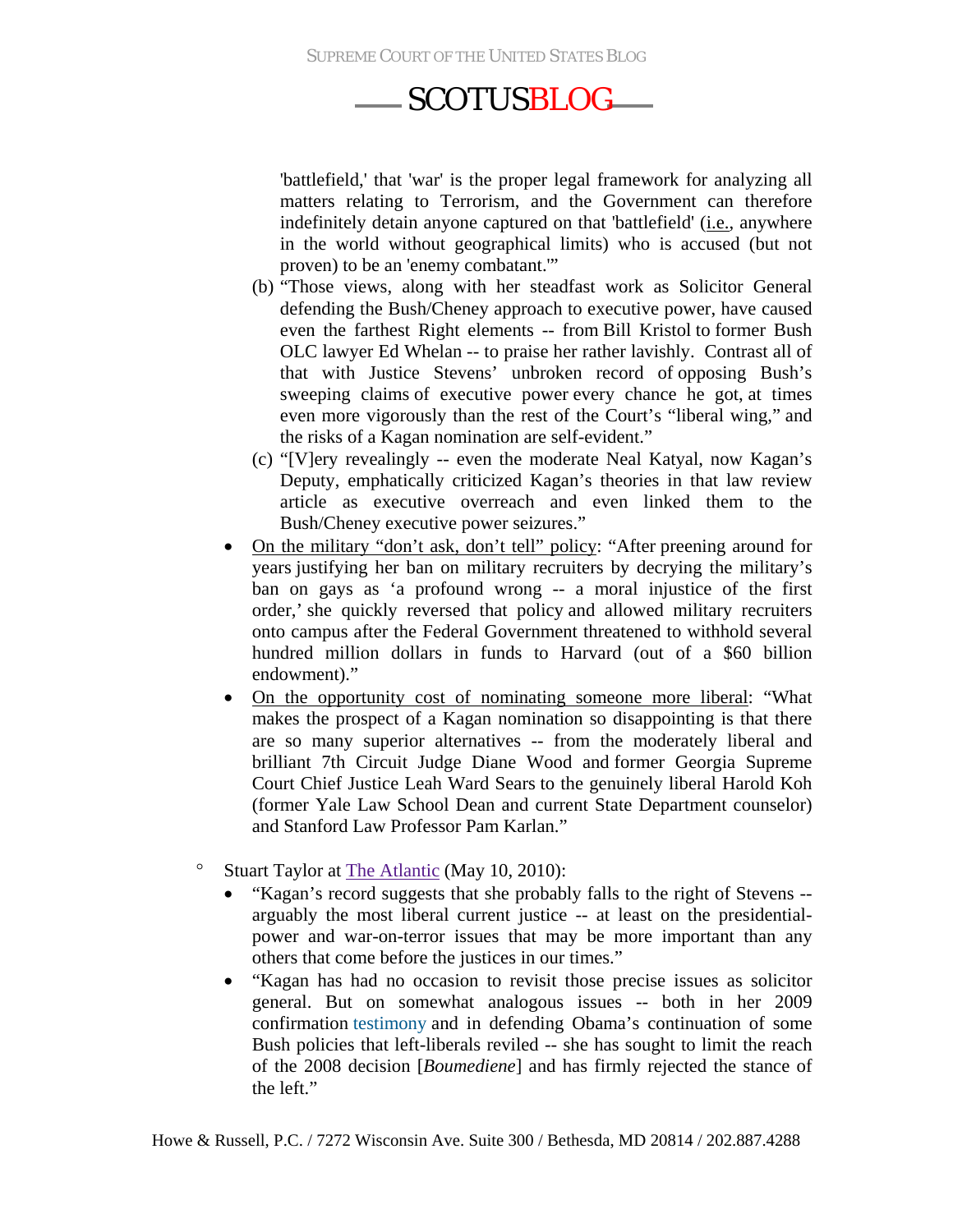- ° Stuart Taylor at [Newsweek](http://www.newsweek.com/2010/05/25/elena-kagan-s-judicial-hero.html) (May 25, 2010)
	- "[A]n intriguing clue that is [riling up conservative blogs—](http://www.nationalreview.com/bench-memos/55919/kagan-s-judicial-hero-aharon-barak/ed-whelan)so far unmentioned in the mainstream media—should somewhat allay liberal fears that Kagan will be a tepid moderate reluctant to advance liberal causes through expansive use of judicial power. The clue is Kagan's glowing praise in 2006 for Aharon Barak, a world-renowned, retired Israeli Supreme Court justice whose creativity in advancing liberal causes by overturning elected officials' policies makes Marshall look almost like a champion of judicial restraint."
- ° [Jonathan Turley](http://jonathanturley.org/2010/05/10/obama-to-nominate-elena-kagan/) (May 10, 2010):
	- "For many liberals and civil libertarians, the Kagan nomination is a terrible act of betrayal after the President campaigned so heavily on the issue of the Supreme Court during his campaign. He is now replacing a liberal icon with someone who has testified that she does not believe in core protections for accused individuals in the war on terror. During her confirmation hearing Kagan testified that she believed that anyone suspected of helping finance Al Qaeda should be stripped of protections and held under indefinite detention without a trial — agreeing with the Bush Administration."
	- "Kagan's writings (as little as there is) is [sic] highly problematic for liberals. Her writings on hate speech indicate a willingness to compromise on free speech issues. This is a similar view as expressed and criticized with Justice Sotomayor. Kagan's 1996 article "*Private Speech, Public Purpose: The Role of Governmental Motive in First Amendment Doctrine"* in the University of Chicago Law Review should make any free speech advocate feel uncomfortable."
- ° Scott Lemieux on [American Prospect](http://prospect.org/cs/articles?article=the_case_for_a_real_liberal_on_the_court) in "The Case for a Real Liberal on the Court" (Apr. 12, 2010):
	- "Elena Kagan, while an attractive candidate in some respects, has a record on civil liberties and executive power that strongly suggests she would not be a liberal in this mold either."
- ° University of Chicago professor Geoffrey Stone criticized the argument made by the United States (in a brief signed by Kagan) in *United States v. Stevens* as limiting free speech above and beyond what was necessary to defend the statute at issue (transcript of live appearance [here\)](http://www.onthemedia.org/transcripts/2010/04/23/03) (Apr. 23, 2010):
	- **"**GEOFFREY STONE: There are a very few areas, such as false statements of fact or threats where the court has recognized that certain narrowly defined categories of speech do have only low value to the purposes of the First Amendment and can be restricted. But it has engaged in that analysis largely with a concern with the historical recognition of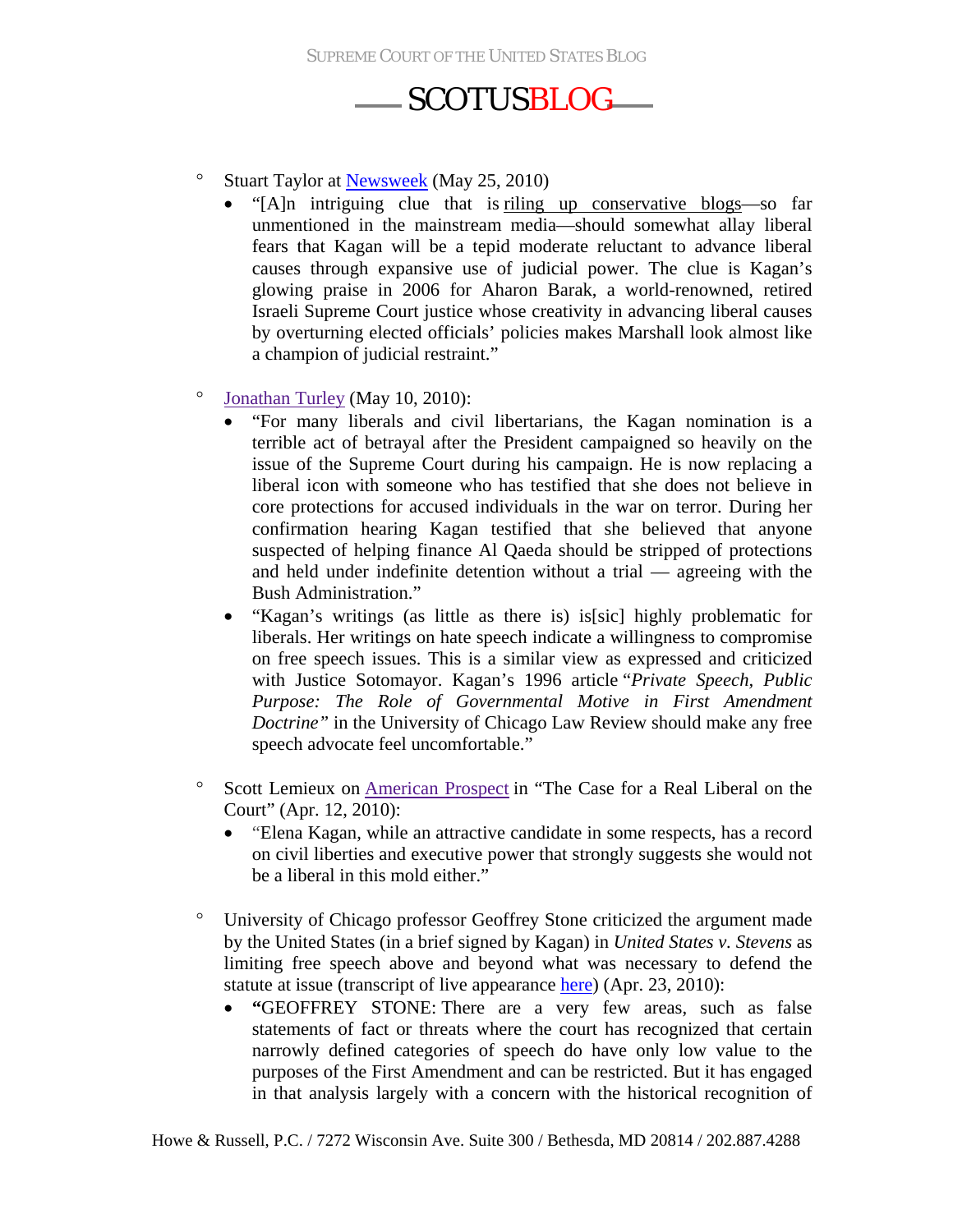these categories, not with an open-ended, anything goes, we can decide on a case-by-case basis whether we think this particular speech is valuable or not.

- And what Kagan's argument invited was casting aside this very rigid, contained analysis of value and instead opened the door to a much more freewheeling approach. And it was a really dangerous – that's Chief Justice Roberts' words – it really was a dangerous argument for the Solicitor General to make. It would have, if accepted, completely revolutionized a large part of First Amendment doctrine, losing the gains we've made throughout the 20th century."
- ° Ellen Ratner on [FOXNews](http://www.foxnews.com/opinion/2010/05/12/ellen-ratner-obama-elena-kagan-supreme-court-stevens-liberal-harvard/) (May 12, 2010)
	- "Her other opinions include a declaration that gay marriage is not a constitutional right."
- ° Ed Whelan recites "issues to be concerned about" Kagan for liberals at [The](http://corner.nationalreview.com/post/?q=M2U5ZTAyZDVhMzY0NThjYzVjYTc4NTY4MzMxNGZmNTk=)  [Corner](http://corner.nationalreview.com/post/?q=M2U5ZTAyZDVhMzY0NThjYzVjYTc4NTY4MzMxNGZmNTk=) (May 18, 2010)
	- "As solicitor general since mid-March, Kagan has taken the lead in invoking the "state secrets" doctrine in litigation challenging the NSA's surveillance program — "ObamaAdministration Embraces Bush Position on Warrantless Wiretapping and Secrecy," reads the title of the Electronic Frontier Foundation's [press release.](http://www.eff.org/press/archives/2009/04/05) Kagan has surely been a major player in the administration's [decision](http://corner.nationalreview.com/post/?q=NGUwZjQ5ZmQ2MjFmMzEwOGQ4ODJmMDMyMDgxNGI3MzM=) to continue to use military commissions to try detainees and in its [about-face](http://article.nationalreview.com/?q=ZDk5ZTUzYWYyYThlMGQ4ZWI3NDNjOWJjYjA3MWY1OTM=) on releasing photos of alleged prisonerabuse. She's [fought](http://www.scotusblog.com/wp/us-resists-rights-at-bagram/) a court ruling that would extend habeas rights to detainees being held by the U.S. military at Bagram air base in Afghanistan. Kagan also recently [filed](http://www.scotusblog.com/wp/us-challenges-michigan-v-jackson/) a brief urging the Supreme Court to overrule a 1986 precedent that expanded the rights of suspects in criminal custody. Kagan's leading law-review article, "Presidential Administration" (114 Harv. L. Rev. 2245 (2001)), offers a broad defense of presidential authority and explores ways that courts might promote that authority. So there's ample reason for folks on the Left on nationalsecurity issues to be concerned about her possible nomination."
- ° Peter Baker in the [New York Times](http://www.nytimes.com/2010/05/11/us/politics/11nominees.html) (May 10, 2010):
	- "Ms. Kagan is certainly too liberal for conservatives, who quickly criticized her nomination on Monday as a radical threat. But much like every other Democratic nominee since the 1960s, she does not fit the profile sought by the left, which hungers for a full-throated counterweight to the court's conservative leader, Justice [Antonin Scalia.](http://topics.nytimes.com/top/reference/timestopics/people/s/antonin_scalia/index.html?inline=nyt-per)"
- ° [CBS News,](http://www.cbsnews.com/video/watch/?id=6471711n) Harry Smith (May 11, 2010)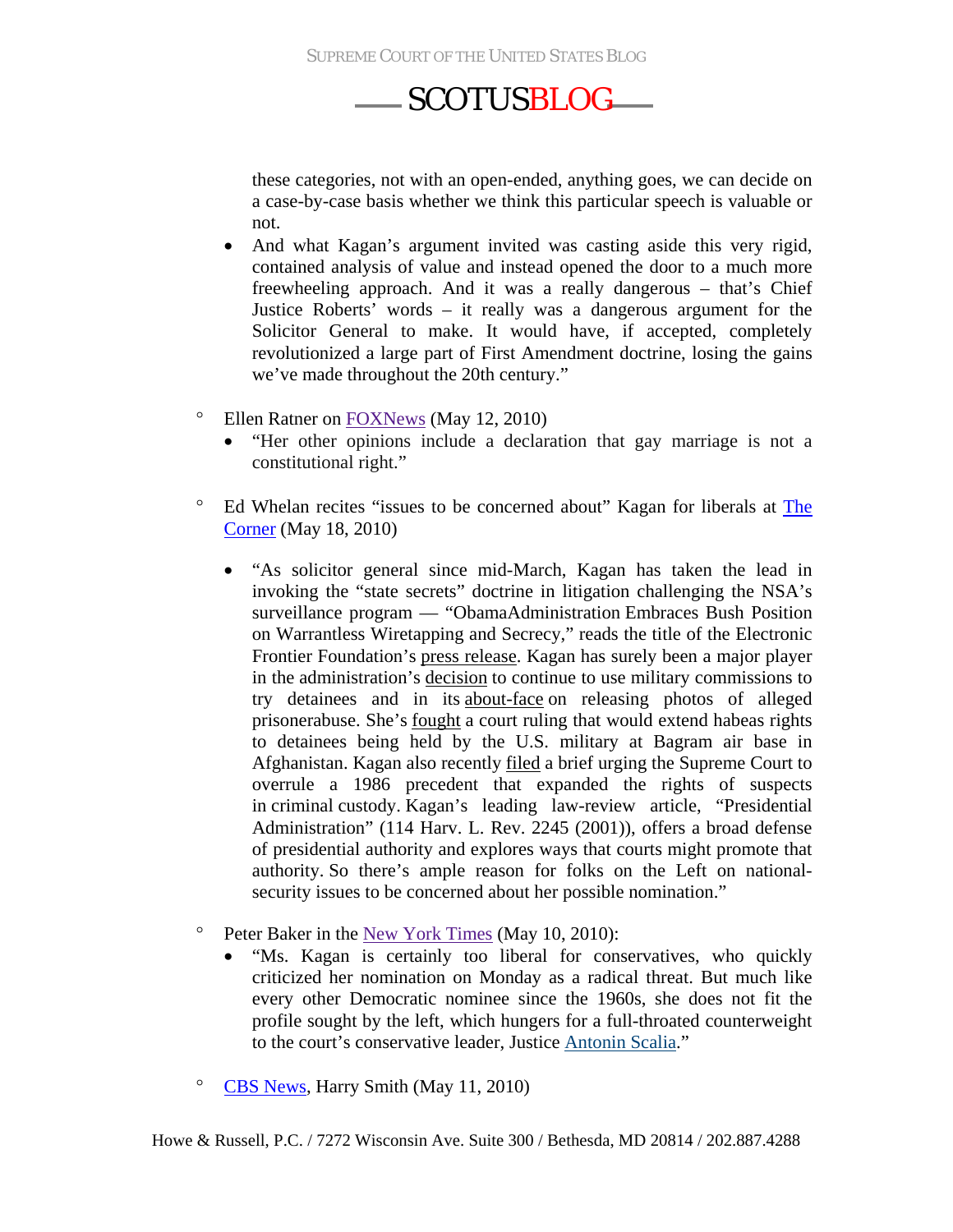- "Liberals feel let down because she would be filling a seat left by John Paul Stevens, they don't feel like she's enough – has enough gravitas to fill his shoes."
- ° [CBS News,](http://www.cbsnews.com/8301-504564_162-20006769-504564.html) Jan Crawford (June 3, 2010)
	- "Illn documents obtained by CBS News, Kagan--while working as a law clerk to the late Justice Thurgood Marshall - made her positions clear on some of the nation's most contentious social issues."
	- The documents, buried in Marshall's papers in the Library of Congress, show Kagan standing shoulder-to-shoulder with the liberal left, at a time when the Rehnquist Supreme Court was moving to the conservative right."

#### **B. Supporters and those who claim she is liberal**

- ° Vice President Biden's chief of staff Ron Klain bolstered Kagan's "progressive credentials":
	- "[T]he nominee is 'clearly a legal progressive' whose 'pragmatic perspective' will be an important addition to the Court. . . . She clerked for appeals judge Abner Mikva and Justice Thurgod Marshall and for Presidents Clinton and Obama . . . so 'I don't think there's any mystery' to the fact that she is a progressive." (Reported at the [BLT](http://legaltimes.typepad.com/blt/2010/05/biden-aide-ron-klain-nominee-kagan-is-a-legal-progressive.html) and [Politico,](http://www.politico.com/news/stories/0510/37020.html) May 10, 2010)
- ° Lawrence Lessig on Kagan and executive power in the [Huffington Post](http://www.huffingtonpost.com/lawrence-lessig/ok-so-now-im-a-liar_b_571974.html) (May 11, 2010):
	- "Glenn has referred repeatedly to this article ['Presidential Administration'] in his criticisms of Kagan. Sometimes he is careful to make clear that it expresses a theory of executive power that is radically different from the theories of Bush-Cheney. In his original '[Case Against](http://www.salon.com/news/opinion/glenn_greenwald/2010/04/13/kagan)  [Kagan](http://www.salon.com/news/opinion/glenn_greenwald/2010/04/13/kagan),' he admitted that Kagan's theory is 'many universes away from what Bush/Cheney ended up doing.' I'd quibble with the characterization. It isn't 'many universes away.' It is the same universe, just the opposite view. Bush/Cheney-ites believe Congress is irrelevant. Kagan believes Congress ultimately controls."
- ° [Power Line](http://www.powerlineblog.com/archives/2010/05/026292.php) blog (May 13, 2010):
	- "There is also no good reason to doubt that Kagan is a hard-core liberal (whether she's radical enough for some on the far left is another matter - she may not be out there with Goodwin Liu). Kagan was raised in a leftwing household. At Princeton, she wrote her thesis about the American Socialist movement during the first third of the 20th century, lamenting (if I understand correctly) its failure to make major inroads."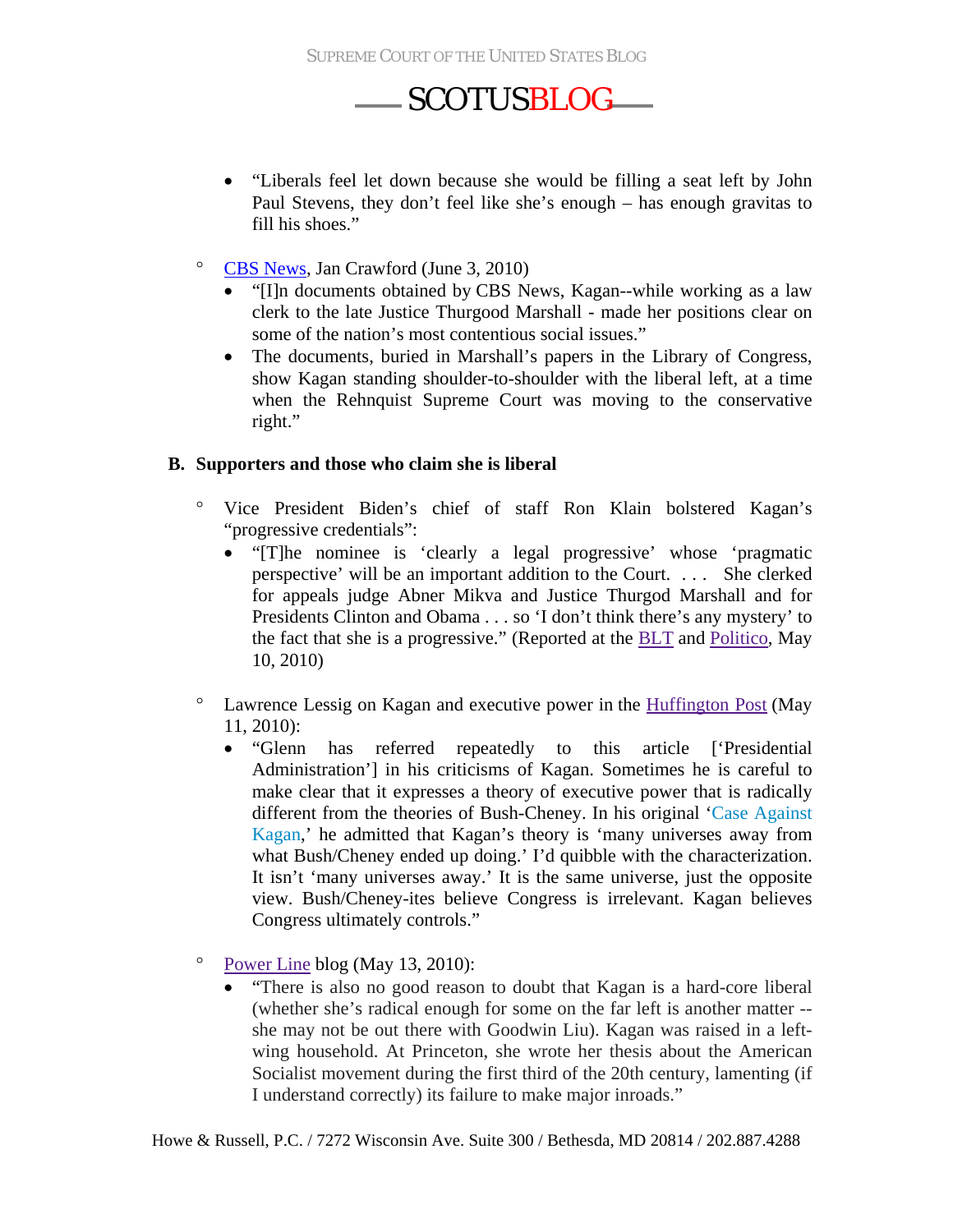- "Kagan clerked for a knee-jerk liberal Justice -- Thurgood Marshall whom she appears to have idolized. Previously, she clerked for the deeply liberal appeals court judge Abner Mikva. A memo has already come to light from Kagan's days as a Supreme Court clerk that showed her to be a dedicated liberal on the issue of Second Amendment rights. There almost certainly are more where that came from."
- "In the past two decades, Kagan has served in two Democratic administrations (similarly, Roberts had served in two Republican ones). She is a reliable contributor to Democratic campaigns and was a heavy contributor to Obama's."
- ° Senator Barbara Boxer, quoted on [Politico](http://www.politico.com/news/stories/0510/37099.html) (May 11, 2010):
	- "I have no reason to think anything else except that she would be a very strong supporter of privacy rights because everyone she worked for held that view."
	- "Sen. Sherrod Brown (D-Ohio), a liberal who does not sit on the committee, said he's been reassured 'by people I trust' that she won't move the court to the right."
- ° Ilya Somin at [Forbes](http://www.forbes.com/2010/05/11/elena-kagan-supreme-court-opinions-contributors-ilya-somin.html?boxes=Homepagechannels) (May 11, 2010):
	- "Kagan has prominent critics on the left who believe she is almost a closet conservative who would tilt the law significantly to the right. I highly doubt that is the case. Kagan has a long record of liberal views and involvement with liberal causes. There aren't any noteworthy conservative or libertarian legal scholars or activists who believe that Kagan is somehow one of them, or even believe that she is a centrist. As conservative Harvard Law professor Charles Fried puts it, Kagan's heart 'beats on the left.'"
- ° James Doty at [Salon](http://www.salon.com/news/opinion/feature/2010/05/09/liberals_should_kagan_chance) (May 10, 2010) says that Kagan "would fit comfortably on the left-hand side of the judicial spectrum."
	- "There are, for example, indications that Kagan would join Anthony Kennedy and the court's left-leaning members in stringently reviewing the president's terrorism-related actions. In 2005, for example, she and three other law school deans (including Harold Koh) sent a sweeping letter to the Senate Judiciary Committee repeatedly and forcefully denouncing unreviewable executive power.

Kagan's professional biography reveals that she has spent the last several decades working closely with some of the country's best known left and center-left figures. After graduating from Princeton, where she wrote an article hoping that a 'more leftist left' would emerge in American politics, Kagan enrolled at Harvard Law School, where she served as a research assistant for the famed liberal law professor Larry Tribe. After her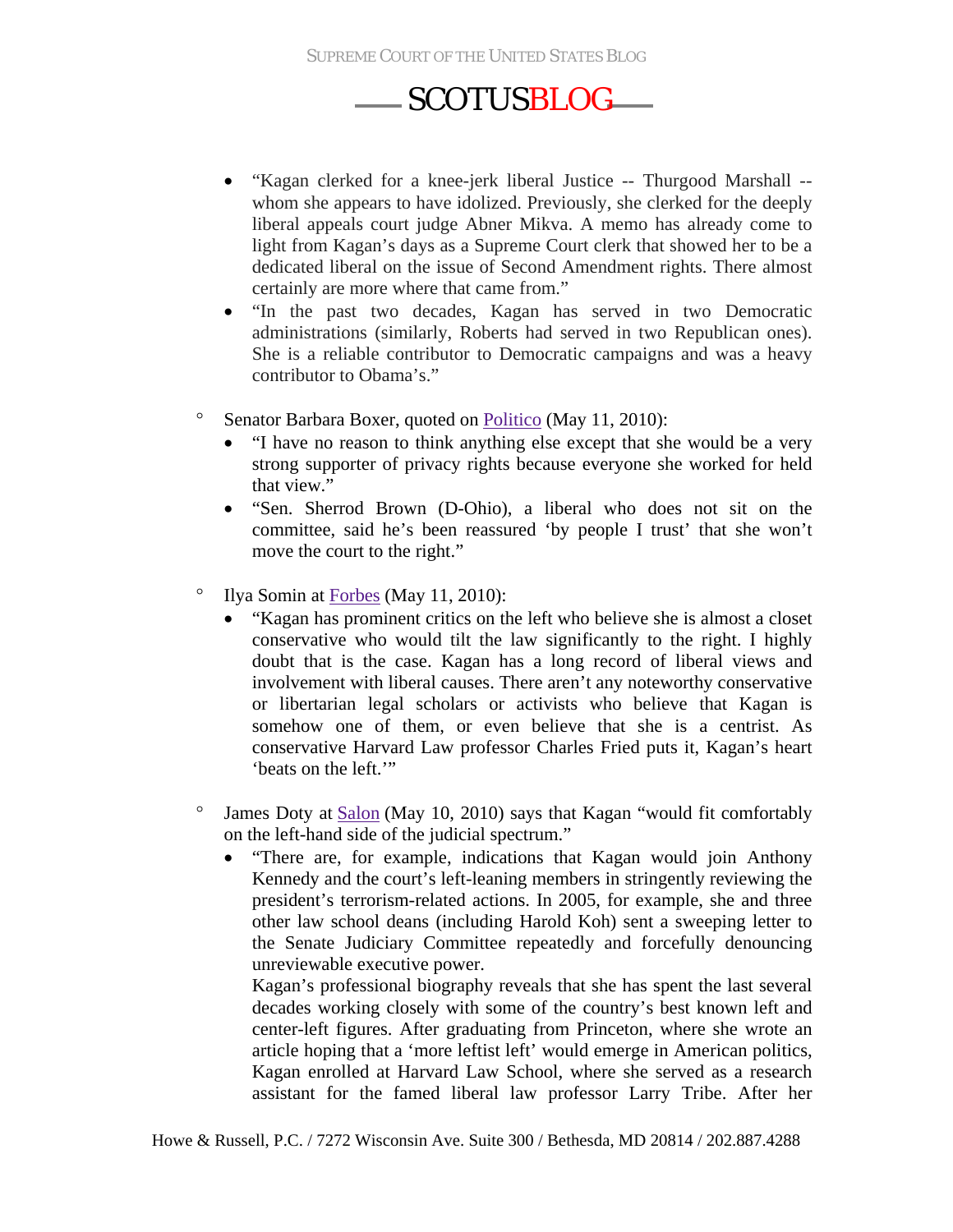graduation from Harvard, she clerked first for Abner Mikva, a legendary figure of the American political and judicial left (and an Obama advisor). She next clerked for Thurgood Marshall, another liberal icon, whom Kagan has called her legal hero and the greatest lawyer of the 20th Century. Following her clerkship with Marshall, Kagan worked on Michael Dukakis' presidential campaign, helped shepherd Ruth Bader Ginsburg's nomination through the Senate Judiciary Committee, and served two separate stints in the Clinton administration before assuming her current role as Obama's solicitor general. None of this speaks directly to Kagan's personal beliefs, of course. But it does suggest that **she feels most at home in the company of those who are ideologically left-ofcenter**."

- ° John Yoo in the [Philadelphia Inquirer](http://www.philly.com/inquirer/currents/20100516_Closing_Arguments__Kagan_at_home_with_typical_liberal_thinking.html#axzz0o5zN56Ne) (May 16, 2010)
	- "[H]er gay-rights stance shows her adopting the lazy conventional liberalism of the faculty lounge over the common sense of real people (allegedly prized by this administration) and innovative or inspired thinking - hence the thinness of her published scholarship."
	- "Take, for example, the claim that Kagan supports broad presidential powers. A closer reading of her 2001 article, "Presidential Administration," shows she supports a president's authority over the administrative agencies only because Congress hasn't prohibited him."
	- "In a 1995 book review, she claims that Clarence Thomas' 'substantive testimony' in his confirmation hearings was 'a national laughingstock.' The 'weakness of Justice Thomas' objective qualifications and the later charges of sexual harassment' deprived him of a solid confirmation (and rightly so, she suggests). Elsewhere, Kagan praises Justice Antonin Scalia for his brainpower, and she considers Justice Thurgood Marshall, the liberal black justice for whom she clerked, her hero. She adopts the lazy but standard liberal prejudice that conservative minorities are stupid, while liberal ones are heroic."
- ° Aaron Zelinsky at the [Huffington Post](http://www.huffingtonpost.com/aaron-zelinsky/borking-barak-why-the-rig_b_623601.html) (June 24, 2010)
	- "It is true that some of Barak's decisions and parts of his judicial philosophy appear odd to an American. This is unsurprising: American law and government have a different text, history, and structure than does Israel. Our decisions and laws appear, at times, equally odd to them. . . . Thus, Kagan wasn't saying that she would decide every U.S. issue the same way Barak would decide the same matter in Israel. Rather, she respected what he stood for and had accomplished, in particular, the furtherance of "democracy, human rights, the rule of law, and justice."

#### **IV.News sources**

Howe & Russell, P.C. / 7272 Wisconsin Ave. Suite 300 / Bethesda, MD 20814 / 202.887.4288